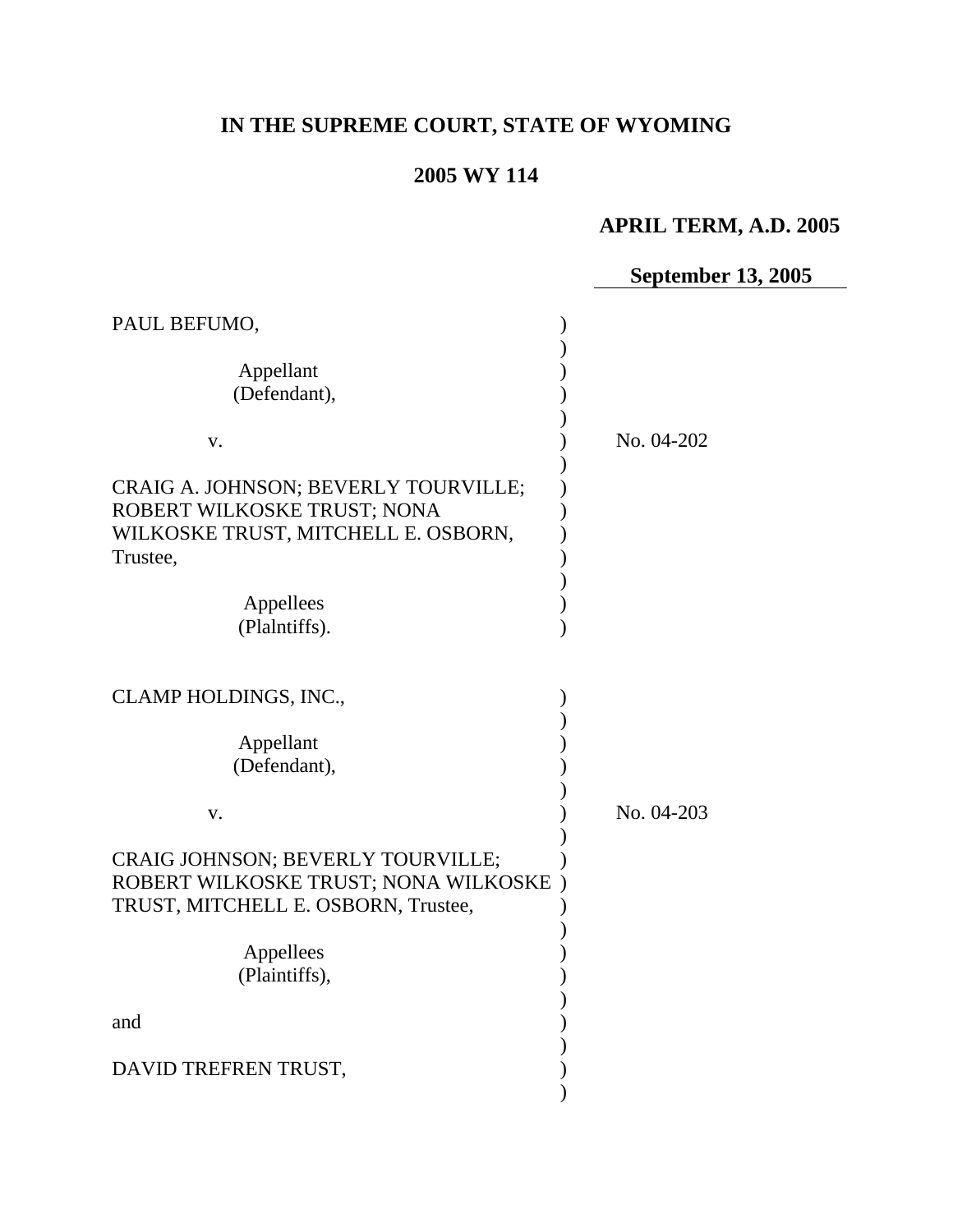Appellee (b) (Defendant/Third Party Plaintiff) . )

> *Appeal from the District Court of Laramie County The Honorable Nicholas G. Kalokathis, Judge*

# *Representing Appellant Befumo:*

*Pro se*.

*Representing Appellees: Johnson, Tourville, Wilkoske Trusts and Mitchell E. Osborn:*  Mitchell E. Osborn of Grant & Osborn, Cheyenne, Wyoming.

#### *Representing Appellant Clamp Holdings, Inc.:*  C.M. Aron of Aron & Hennig, LLP, Laramie, Wyoming.

#### *Representing Appellee David Trefren Trust:*  Don W. Riske of Riske & Arnold, P.C., Cheyenne, Wyoming.

# **Before HILL, C.J., and GOLDEN, KITE, VOIGT, JJ., and YOUNG, DJ.**

**NOTICE: This opinion is subject to formal revision before publication in Pacific Reporter Third. Readers are requested to notify the Clerk of the Supreme Court, Supreme Court Building, Cheyenne, Wyoming 82002, of any typographical or other formal errors so that correction may be made before final publication in the permanent volume.**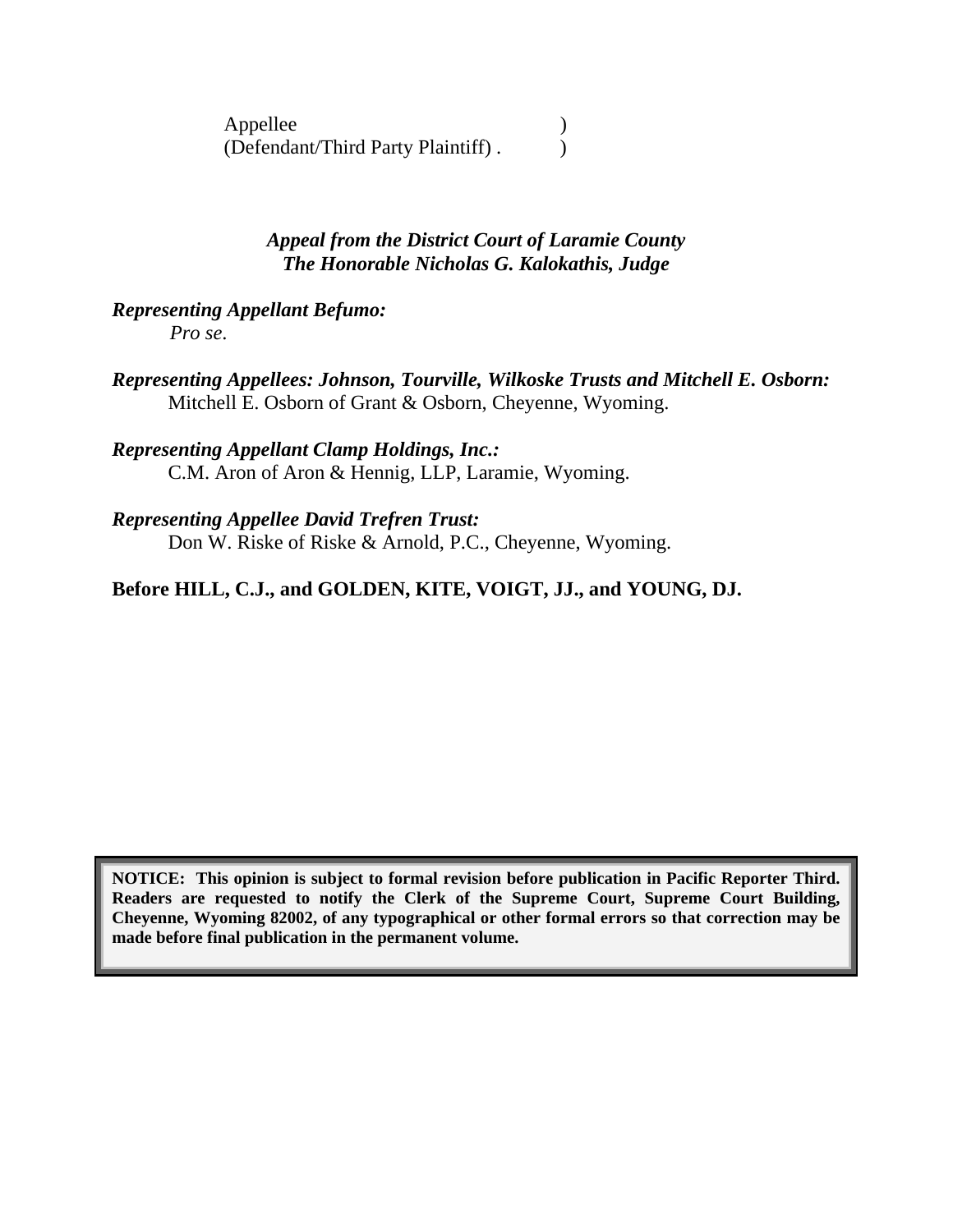#### **KITE, Justice.**

[¶1] Craig Johnson and Beverly Tourville were beneficiaries under the Robert Wilkoske and Nona Wilkoske trusts (the original trusts). First Estate Management Corp. (FEMCO) was the trustee. FEMCO's vice-president, Paul Befumo, created the RW & NW Trust (new trust), named himself trustee, and transferred the trust property to the new trust. The new trust then sold the trust assets, two parcels of real estate, to Clamp Holdings, Inc., (Clamp). Clamp in turn sold one of the parcels to the David Trefren Trust (Trefren).

[¶2] Mr. Johnson, Ms. Tourville and the original trusts sought to have the sale of the trust property to Clamp set aside.<sup>1</sup> Following a bench trial, the trial court entered an order quieting title in Trefren's name to the parcel of trust property it purchased from Clamp and awarding Trefren damages for property removed from the parcel. The trial court quieted title in the name of the original trusts to the second parcel of trust property still held by Clamp. The trial court also granted judgment in favor of the original trusts and against Mr. Befumo in the amount of \$35,000 (the amount he collected in attorney's fees from the trusts although he was not a licensed attorney) and Clamp for \$170,420.32 (the amount it received in payment for the parcel of trust property it sold to Trefren).

[¶3] Clamp appealed, claiming the trial court abused its discretion in reopening the evidence after the original trusts failed to carry their burden, erred in finding Clamp was not a bona fide purchaser of one of the parcels and erred in rescinding the sale without also ordering restitution of the amount Clamp paid for the property. Mr. Befumo, appearing *pro se*, also appealed claiming the trial court deprived him of his right to a fair trial and erred in allowing the claims against him to go forward and awarding damages against him. We affirm.

#### **ISSUES**

[¶4] Mr. Befumo presents the following issues for our consideration:

ISSUE 1: Did the district court err in failing to dismiss Plaintiff's claim against Defendant Befumo based on principles of *res judicata*, or, alternatively, *collateral estoppel*?

 $\frac{1}{1}$  $<sup>1</sup>$  In the meantime, the original trust and its beneficiaries also filed suit against FEMCO and Mr. Befumo</sup> alleging breach of fiduciary duty. The trial court found against Mr. Befumo, removed FEMCO and Mr. Befumo as trustees and declared the transfer of trust assets from the original trusts to the new trust null and void. We affirmed in *Johnson v. Sikorski*, 2004 WY 137, 100 P.3d 420 (Wyo. 2004).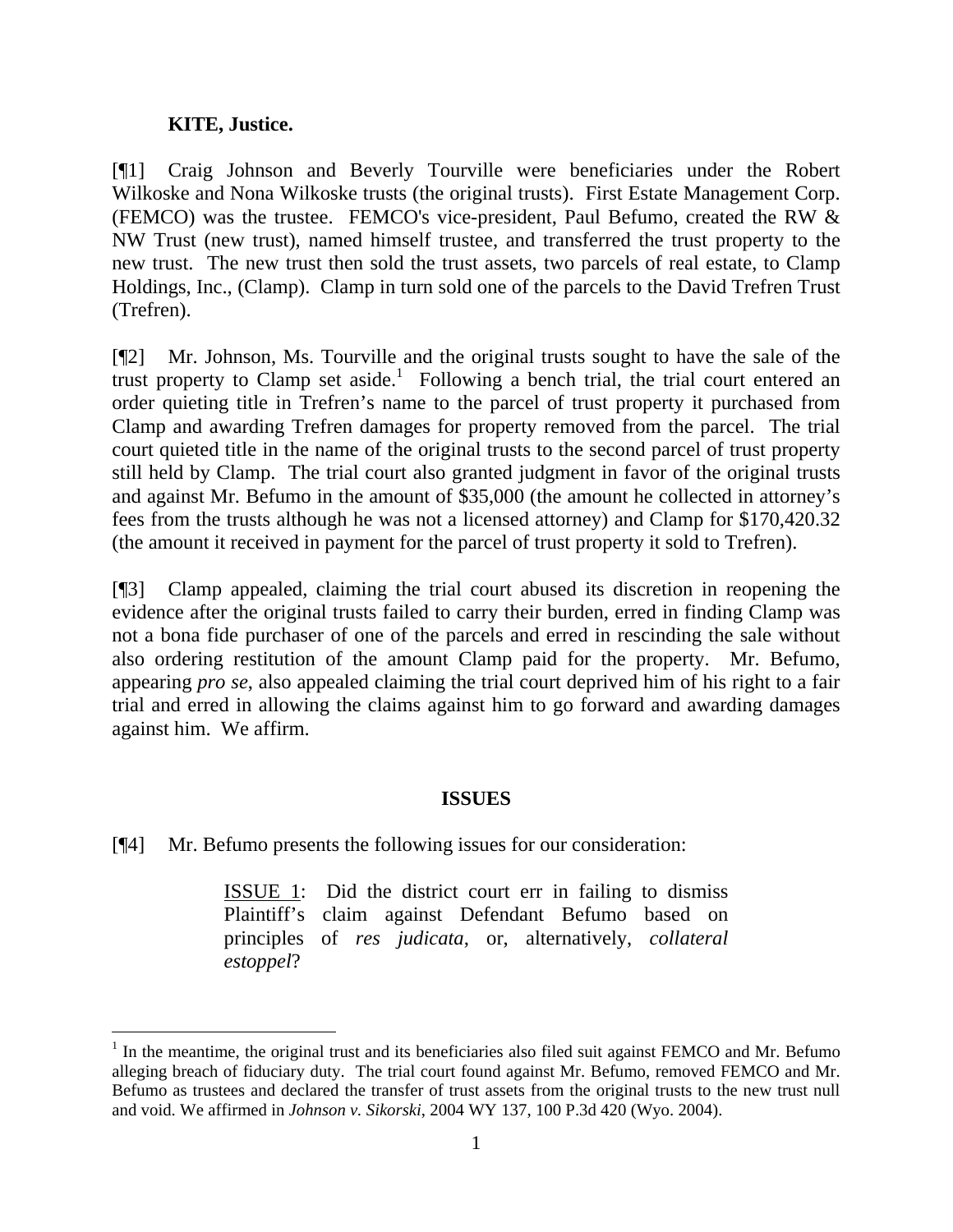ISSUE 2: Did the district court deprive Defendant Befumo of his right to a fair trial by:

> a) Conducting trial without allowing Mr. Befumo time to answer the complaint, in violation of Rule 12; and

> b) Denying Mr. Befumo the opportunity to conduct any discovery whatsoever, in violation of Rules 26 through 33?

ISSUE 3: Did the district court err in awarding damages that were not requested in the complaint, and which were not supported by any evidence?

Clamp presents the following issues:

- 1. Was it an abuse of discretion to reopen the evidence, *sua sponte*, after finding a failure by plaintiffs to sustain the burden of proof?
- 2. Was it error to conclude that Clamp was not a *bona fide* purchaser on one of two parcels in the same transaction?
- 3. Was it error to order rescission of a real estate sale without return of the consideration paid for the purchase?

Mr. Johnson, et al. restate the issues as follows:

- 1. Did Appellants comply with the requirements of Rule 3.02 when they failed to make provisions for the entire transcript of the proceedings to be included in the record on review and not presenting a statement of the issues they intended to present in their respective notices of appeal?
- 2. Is Appellant Befumo barred by the doctrines of *collateral estoppel* and *res judicata* from asserting his claim that the District Court erred in denying him "his right to a fair trial"[?]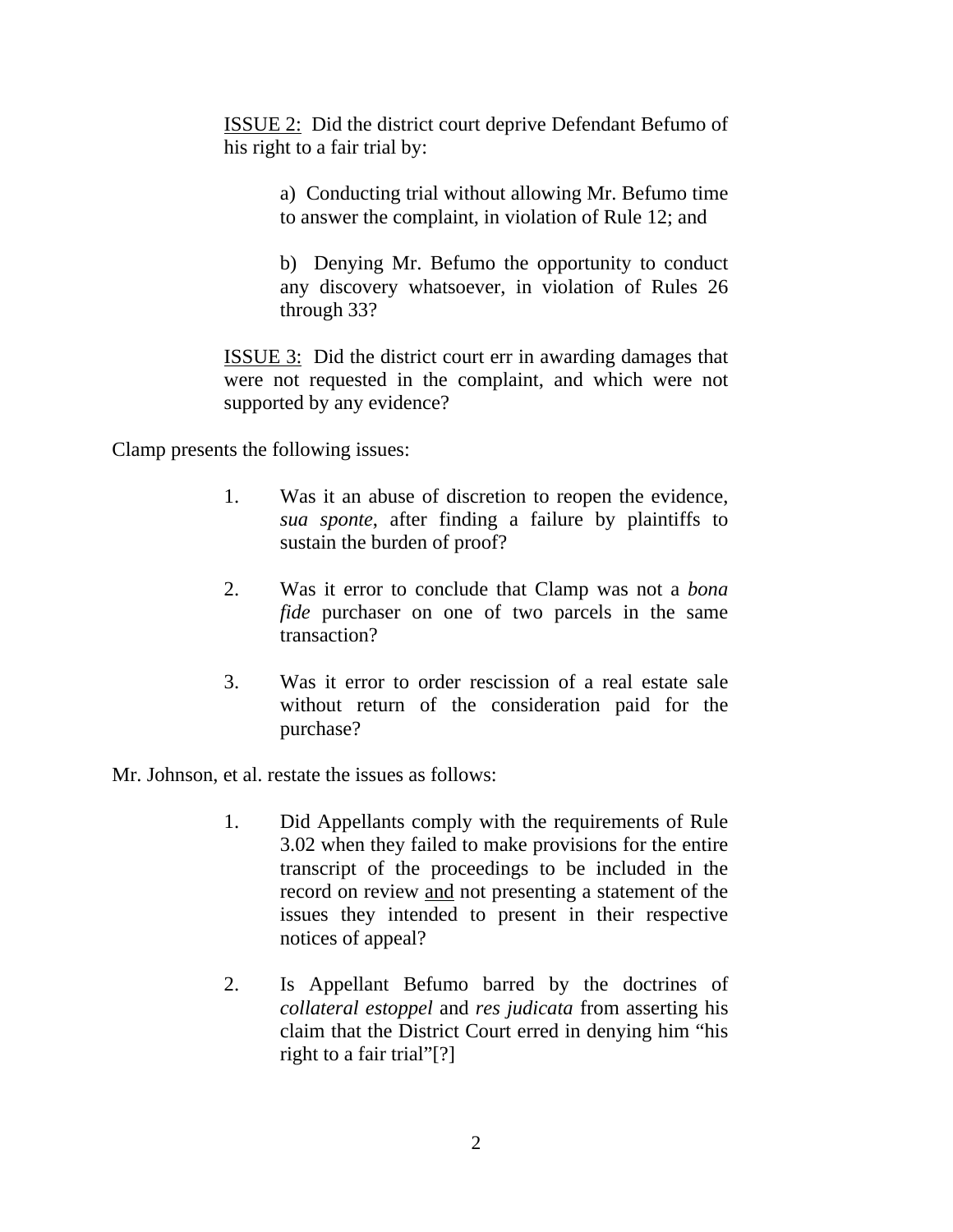- 3. Did the district court err in awarding Plaintiff a judgment for damages against Defendant Befumo[?]
- 4. Did the court close the evidence prior to May 28, 2004 and, if so, was it an abuse of discretion to reopen the evidence, *sua sponte*, pursuant to W.R.C.P. Rule 59[?]
- 5. Was it error for the district court to conclude that Appellant Clamp was not a *bona fide* purchaser[?]
- 6. Was it error for the district court to order rescission of the real estate sale to appellant Clamp[?]

Trefren states the following issues:

- 1. Whether appellant seeks review by this Court of that judgment on crossclaim of defendant Trefren Trust.
- 2. Whether appellant seeks review by this court of the findings of fact, conclusions of law and order regarding Trefren Trust's bona fide purchaser defense and third party complaint.

### **FACTS**

[¶5] This appeal involves some of the same parties and facts as *Johnson v. Sikorski*, 2004 WY 137, 100 P.3d 420 (Wyo. 2004). Mr. Johnson and Ms. Tourville were beneficiaries of the original trusts. The trust property consisted of two parcels of real estate, referred to as the missile site and the salvage yard. Mr. Befumo, as vice president of FEMCO, created a new trust, named himself trustee and sold both parcels to Clamp. Clamp then sold the salvage yard to Trefren. After both parcels were sold, Mr. Johnson mortgaged the property purchased by Trefren.

[¶6] As reflected in *Johnson*, ¶10, in an order entered by the trial court and affirmed by this Court, all conveyances from the original trusts to the new trust were declared null and void and Mr. Befumo was relieved of his duties as trustee. The original trusts, their beneficiaries, and Mr. Osborn, the newly appointed trustee of the Robert Wilkoske Trust, then filed a complaint for declaratory judgment against FEMCO, Mr. Befumo, Trefren, Clamp and Jack Sikorski (Clamp's operations manager and vice president<sup>2</sup>) seeking to set

 $\frac{1}{2}$  $2$  Mr. Sikorski previously was hired by Mr. Befumo as an employee of FEMCO to operate the salvage yard.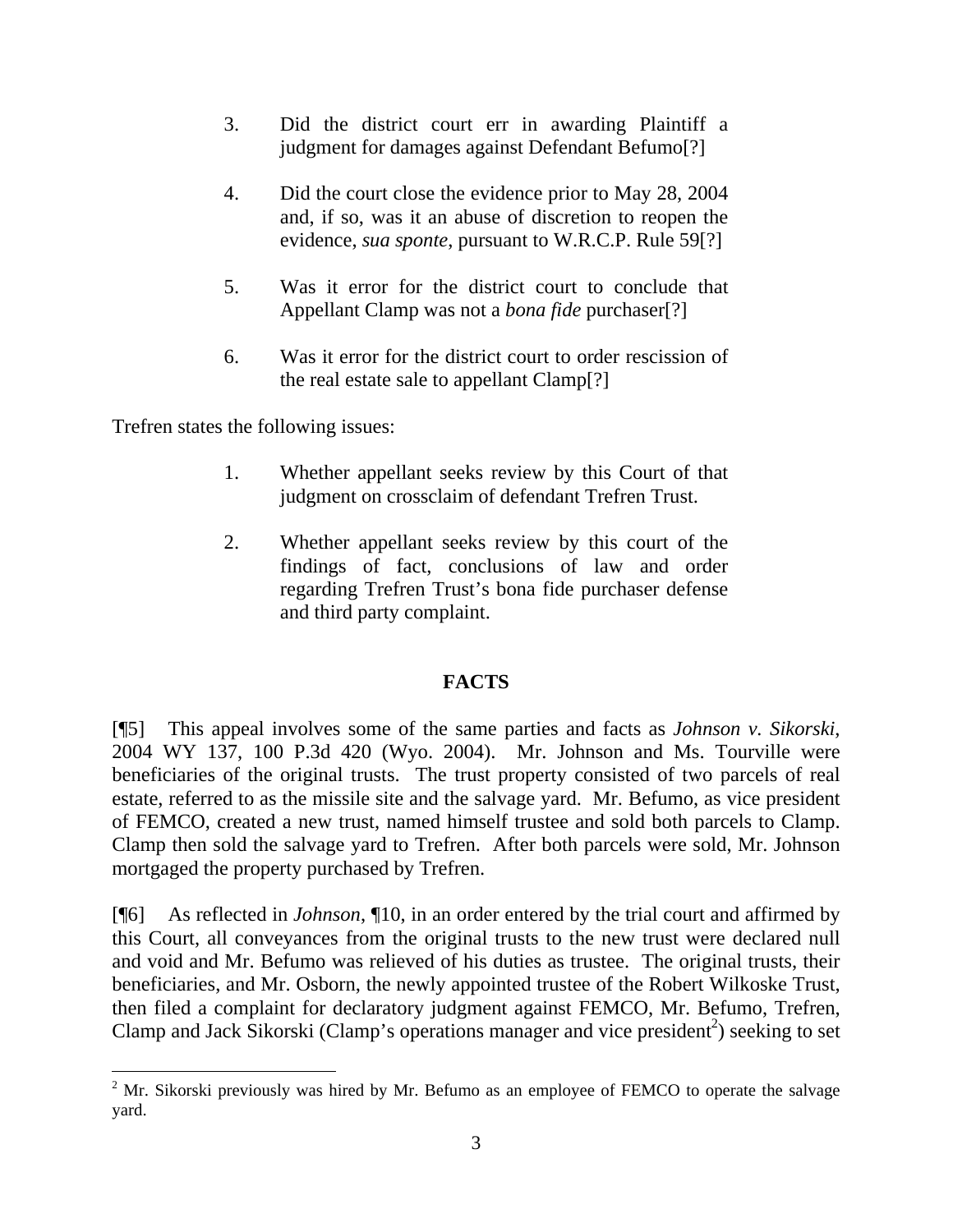aside the conveyances to Clamp, to quiet title to the trust property in the name of the original trusts and money damages. The original trusts and their beneficiaries also filed a motion for temporary restraining order seeking to prohibit the removal of assets from the trust property.

[¶7] Clamp, Mr. Sikorski and Trefren filed answers to the complaint. Trefren raised the affirmative defense that it was a bona fide purchaser for value of the parcel it purchased from Clamp. Trefren also filed a third party complaint<sup>3</sup> and a counterclaim seeking to quiet title to the property in its name alone. Additionally, Trefren filed a cross-claim against Clamp and Mr. Sikorski for breach of warranty and breach of contract. Clamp then filed a counterclaim against Mr. Johnson alleging that he interfered with Clamp's negotiations, contract and prospective economic advantage and seeking compensatory and punitive damages. Clamp also filed a cross-claim against Trefren alleging conversion of property and seeking monetary damages.

[¶8] After a hearing on the original trusts' motion for temporary restraining order, the trial court entered an order on March 26, 2004, restraining the parties from removing or selling any property from the missile site pending a bench trial scheduled for May 10, 2004. Prior to trial, Mr. Befumo, who for reasons that do not appear in the record, was not served with the complaint until several months after it was filed, filed a *pro se* motion to dismiss the claims against him, claiming they were barred by *res judicata* and *collateral estoppel*.

[¶9] Following a hearing held prior to trial on May 10, 2004, the trial court denied Mr. Befumo's motion to dismiss. The case proceeded to trial and, the following day, the trial court entered findings of fact, conclusions of law and an order. The trial court found Trefren was a bona fide purchaser for value of the salvage yard and the original trust did not own the property at the time Mr. Johnson executed the mortgage. The trial court declared the mortgage void *ab initio*, quieted title to the salvage yard in Trefren and declined to set aside the conveyance from Clamp to Trefren. By separate order, the trial court dismissed the cross-claim against Mr. Sikorski, dismissed Trefren's breach of warranty claim against Clamp, and awarded Trefren judgment against Clamp in the amount of \$12,868.25 for breach of contract. The trial court also entered an order setting the remaining matters for further evidentiary hearing on May 28, 2004.

[¶10] Prior to continuation of the hearing, the trial court entered an order dismissing all claims against Mr. Sikorski. Additional evidence on the remaining claims was presented on May 28, 2004. On June 15, 2004, the trial court entered judgment quieting title to the

 $\frac{1}{3}$ <sup>3</sup> The third party complaint named Kenneth and Vicki Rhodes as third party defendants and alleged that after the sale of the salvage yard to Trefren, Mr. Johnson mortgaged the property with the Rhodes as mortgagees. In the third party complaint, Trefren sought judgment declaring Mr. Johnson had no interest in the property at the time of the mortgage and quieting title in Trefren.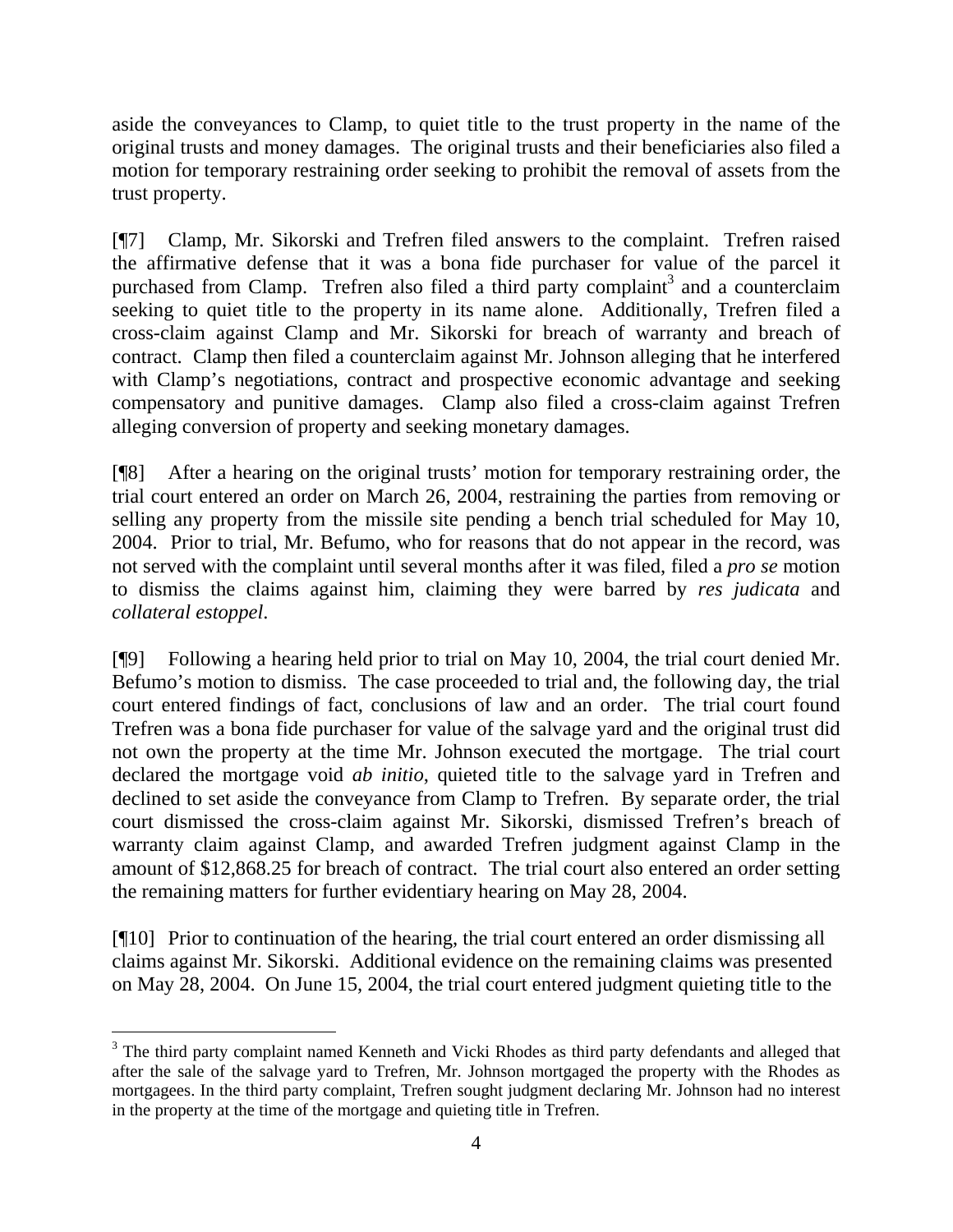missile site in the name of the original trusts and awarding the original trusts \$35,000 in attorney's fees from Mr. Befumo and \$170,420.32 plus costs from Clamp.

## **DISCUSSION**

### *1. Clamp's Claims*

#### *a. Reopening the Evidence*

[¶11] Clamp claims the trial court abused its discretion in reopening the evidence *sua sponte* after finding the original trusts had not met their burden of proof at the May 10, 2004, trial. The limited portions of the record Clamp designated for our consideration on appeal suggest that, following the trial on May 10, 2004, the trial court made some rulings from the bench. The incomplete record submitted does not include the portions of the transcript containing the trial court's ruling. Apparently, however, the trial court stated it would take judicial notice of its ruling in *Johnson* declaring null and void all conveyances from the original trusts to the new trust. Upon reconvening the following day, the trial court had reconsidered its rulings.

[¶12] On May 11, 2004, the trial court stated that for the original trusts to be entitled to an order setting aside the conveyance from the new trust to Clamp, they had to present evidence that they owned the parcels at the time of the conveyance. Absent evidence in the record showing that the conveyance from the original trusts to the new trust was set aside in *Johnson*, the trial court concluded, there was no proof that the original trusts owned the parcels and were entitled to the relief they sought. Additionally, the trial court stated there was no evidence that Mr. Osborn, appointed by the court to act as trustee for the Robert Wilkoske Trust after Mr. Befumo's removal, had any authority to act for the Nona Wilkoske Trust. Without such evidence, the trial court concluded, the original trusts failed to meet their burden of proof.

[¶13] The trial court stated:

I have two options. I can keep the record open and give you an opportunity to prove all of these things, or I can declare a mistrial, have you come back and try it all over again. My inclination is to keep the record open until you can prove all of these things.

\* \* \*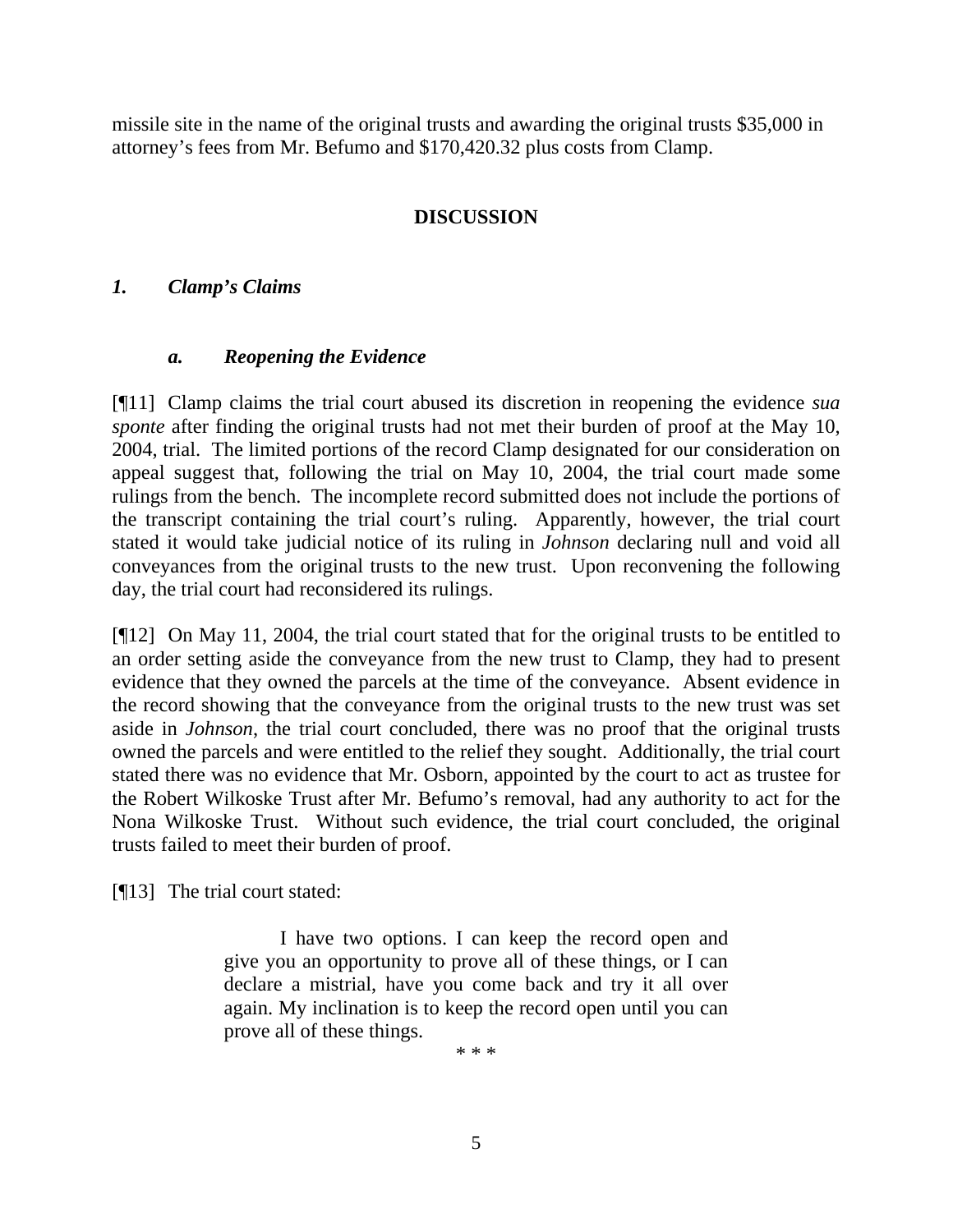We will, therefore, adjourn for the day. I will allow you to have a hearing to try to prove [that the conveyance from the Nona Wilkoske Trust was void.]

Prior to adjourning, the trial court appointed Mr. Osborn as trustee of the Nona Wilkoske Trust.

[¶14] On May 25, 2004, the original trusts filed a request for the trial court to take judicial notice of its ruling in *Johnson v. FEMCO*. 4 The trial reconvened on May 28, 2004. From the limited record before us, we know only that the parties presented the transcript of Mr. Befumo's testimony from *Johnson* and additional live testimony from Mr. Sikorski. The trial court apparently was persuaded from the additional evidence presented that the original trusts met their burden of proving that the conveyance from the original trusts to the new trust had been set aside, meaning the original trusts owned the trust property at the time the new trust conveyed it to Clamp.

[¶15] In claiming error with regard to the trial court's reconsideration of its May 10, 2004, rulings, Clamp asserts that the trial court closed the evidence and issued its ruling from the bench May 10, 2004, and then re-opened the evidence the following day. The difficulty with Clamp's assertion is that the limited record provided for our review includes only a partial transcript of the May 10, 2004, proceedings (the testimony of Mr. Sikorski) and does not include the trial court's rulings. It is not clear from the partial record provided that in fact the evidence was closed May 10, 2004, and re-opened May 11, 2004. In fact, portions of the May 11, 2004, transcript suggest the proceedings were simply left open for presentation of further evidence.

[¶16] It is the appellant's burden to bring a complete record to this Court. *Beeman v. Beeman*, 2005 WY 45, ¶10, 109 P.3d 548, 551-52. Where a proper record is not provided, an appeal may be dismissed or review may be limited to those issues not requiring inspection of the record. *Id*. Without a sufficient record, we must accept the trial court's findings as being the only basis for deciding the issues which pertain to the evidence. *Id*. In the absence of anything to refute them, we will sustain the trial court's findings, and we assume that the evidence presented was sufficient to support those findings. *Id*.

[¶17] The record before us is not complete and we would be warranted in sustaining the trial court's rulings on that basis alone. However, it is clear from the limited record that the trial court based its decision to allow the presentation of additional evidence on

 $\frac{1}{4}$ <sup>4</sup> The trial court ruled from the bench in *Johnson* on September 23, 2003. The original trust filed its complaint for declaratory judgment in the present action on October 17, 2003, and the trial court issued its order and judgment on June 15, 2004. This Court issued its decision affirming the trial court's ruling in *Johnson* on November 10, 2004.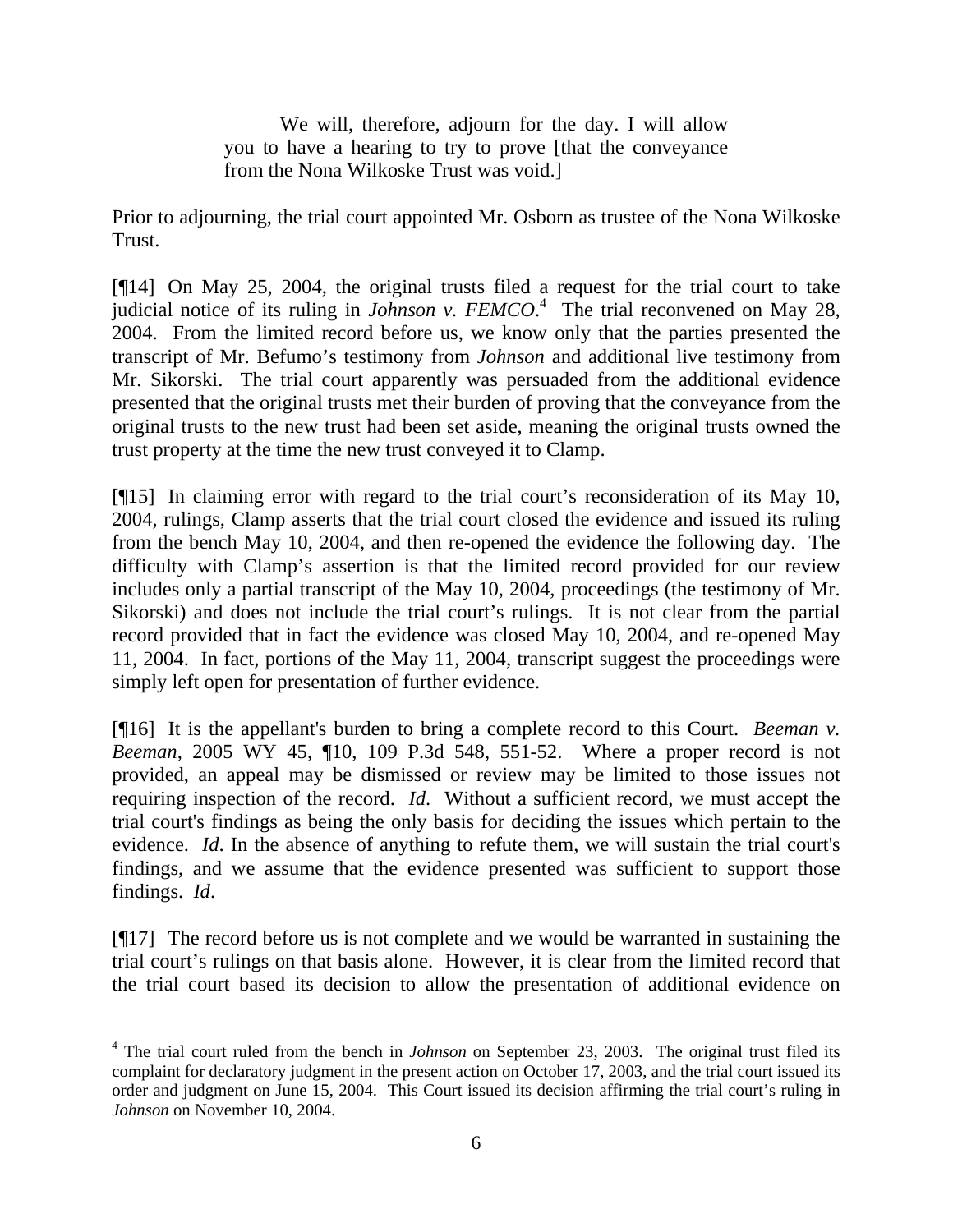W.R.C.P. 59. Rule 59 is directed at new trials and amendments of judgments after entry of judgment. Although we question the applicability of Rule 59 given that no judgment or final order, signed by the trial judge, had been entered in the clerk of court's office, we will assume for purposes of deciding Clamp's first issue that in fact the evidence was closed on May 10, 2004, judgment was rendered from the bench and the evidence was reopened on May 11, 2004. By way of analogy, we consider the factors relevant to the granting of a new trial after entry of judgment.

[¶18] W.R.C.P. 59 provides in relevant part:

Rule 59. New trials; amendments of judgments.

 (a) *Grounds*. – A new trial may be granted to all or any of the parties, and on all or part of the issues. On a motion for a new trial in an action tried without a jury, *the court may open the judgment, if one has been entered, take additional testimony, amend findings of fact and conclusions of law or make new findings and conclusions*, and direct the entry of a new judgment.

\* \* \*

 (d) *On court's initiative; notice; specifying grounds*. – No later than 10 days after entry of judgment the court, on its own, may order a new trial for any reason that would justify granting one on a party's motion. \* \* \* When granting a new trial on its own initiative or for a reason not stated in a motion, the court shall specify the grounds in its order.

(emphasis added.) One of the grounds for granting a new trial under Rule 59(a)(6) is that the decision is not sustained by sufficient evidence or is contrary to law. A trial court is vested with broad discretion when ruling on a motion for new trial, and we will not overturn the court's decision except for an abuse of that discretion. *John Q. Hammons Inc. v. Poletis*, 954 P.2d 1353, 1357 (Wyo. 1998). The trial court should grant a new trial whenever in the exercise of sound discretion the judge thinks a new trial is necessary to prevent a miscarriage of justice. *Id*. A court does not abuse its discretion unless it acts in a manner which exceeds the bounds of reason under the circumstances. *Goglio v. Star Valley Ranch Ass'n*, 2002 WY 94, ¶38, 48 P.3d 1072, 1084 (Wyo. 2002). In determining whether there has been an abuse of discretion, the ultimate issue is whether or not the court could reasonably conclude as it did. *Id*. An abuse of discretion has been said to mean an error of law committed by the court under the circumstances. *Id*.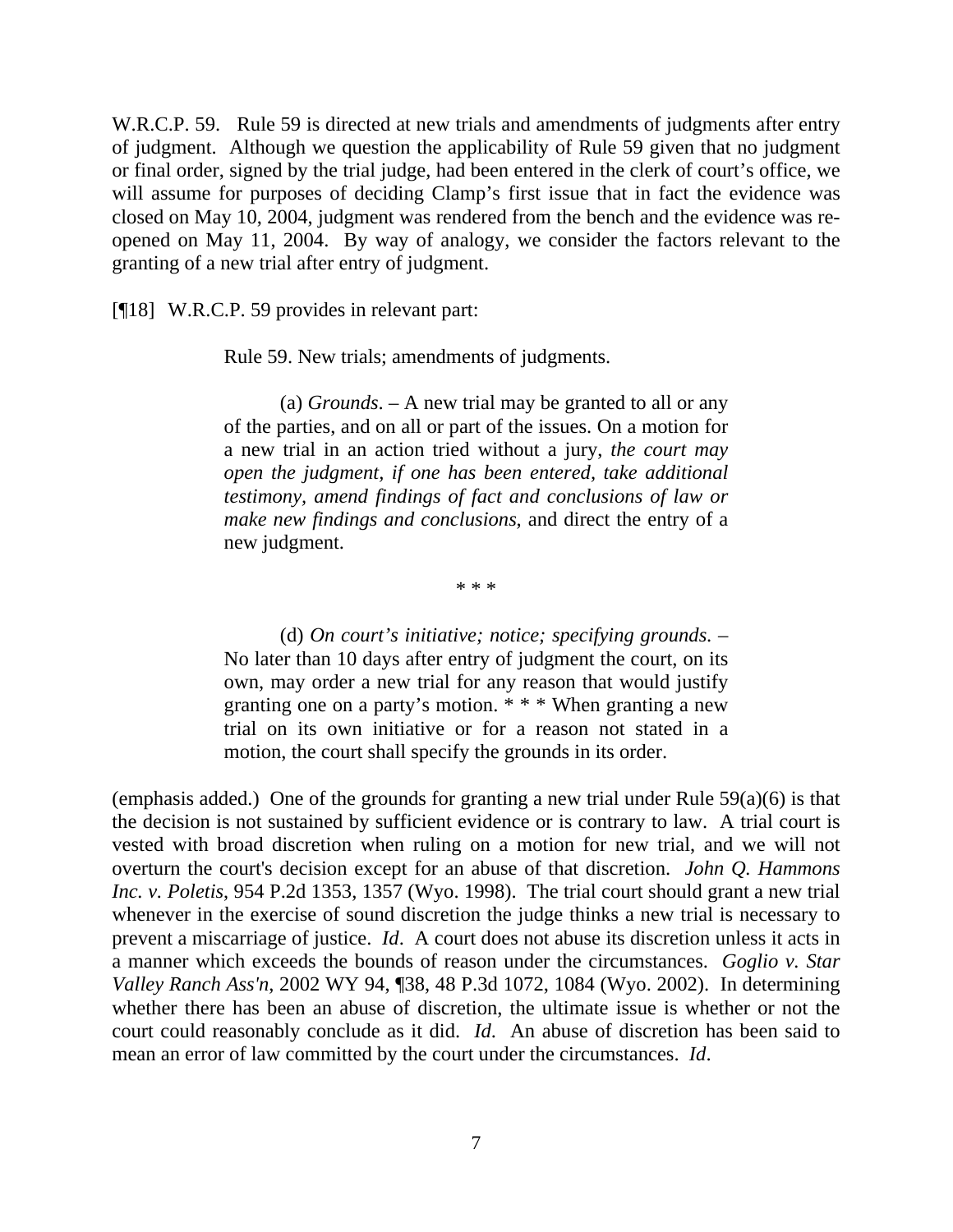[¶19] Considering these standards applicable to granting a new trial after judgment is entered, we conclude from the limited record before us that the trial court did not abuse its discretion when it allowed the parties to present additional evidence on May 28, 2004. The trial court apparently had informed the parties on May 10, 2004, that it would take judicial notice of its earlier ruling in *Johnson*, making the presentation of evidence of the ruling unnecessary. Upon further reflection, the trial court concluded evidence of the prior ruling properly must appear in the record for it to conclude the original trusts met their burden of proof and were entitled to judgment. Under these circumstances, we conclude there was no abuse of discretion in the trial court's decision to reopen the evidence and allow the presentation of additional evidence.

## *b. Finding that Clamp Was Not a Bona Fide Purchaser on One of Two Parcels in the Same Transaction*

[¶20] Clamp contends the trial court erred in concluding it was not a bona fide purchaser of the missile site. Rather than claiming insufficient evidence was presented to show it was not a bona fide purchaser, Clamp's assertion seems to be that the trial court did not make factual findings to support the conclusion, such as a finding that Clamp was on notice that the new trust from which it purchased the property was invalid and without legal authority to convey the property.

[¶21] W.R.C.P. 52 provides in pertinent part:

Upon the trial of questions of fact by the court . . . it shall not be necessary for the court to state its findings, except generally for the plaintiff or the defendant, unless one of the parties requests it before the introduction of any evidence . . . in which case the court shall state in writing its special findings of fact separately from its conclusions of law; provided, that without such request the court may make such special findings of fact and conclusions of law as it deems proper. . . .

[¶22] No contention is made and the limited record does not reflect that any of the parties requested the trial court to make specific findings of fact. Even if such a request was made, in the absence of an adequate record we will sustain the trial court's findings, and assume the evidence presented was sufficient to support them. The trial court concluded based on the evidence presented that Clamp was not a bona fide purchaser. Evidence was presented that Clamp's vice president, Mr. Sikorski, had a prior employment relationship with Mr. Befumo, who sold the property to Clamp. Evidence was also presented that Mr. Sikorski was also aware of the potential problems that existed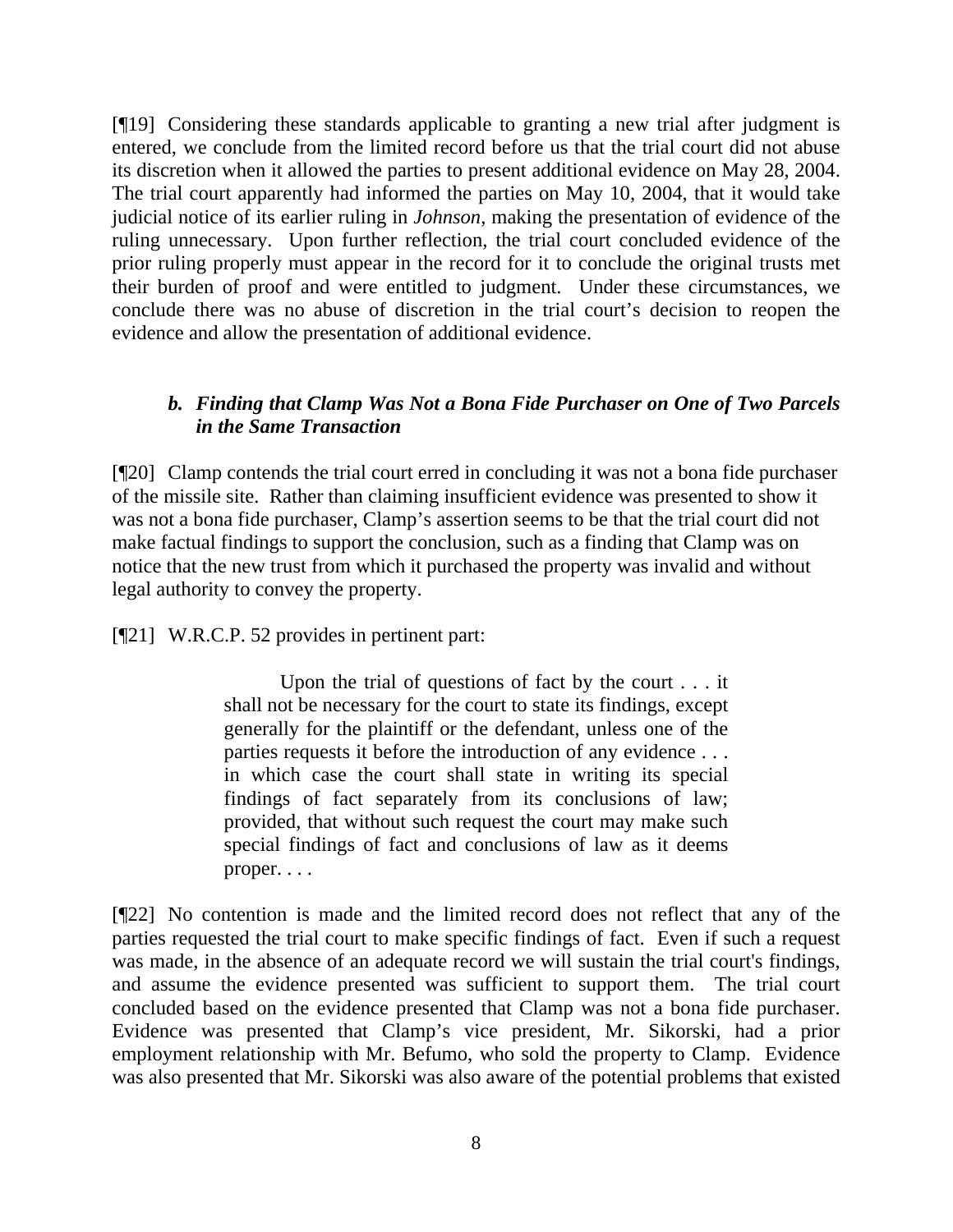with the title to the property Clamp was purchasing. We sustain the trial court's finding and assume the evidence presented was sufficient to support it.

[¶23] Clamp also contends the trial court improperly treated as *res judicata* against Clamp the decision in *Johnson*. The limited record before us shows only that the trial court allowed the original trusts to present evidence of the decision in *Johnson* to show that they owned the trust property and the conveyance from the new trust to Clamp was invalid. The trial court apparently found that evidence persuasive in concluding the original trusts owned the trust property. Nothing in the record suggests the trial court treated the decision as *res judicata* against Clamp.

#### *c. Rescission of Real Estate Sale Without Return of Consideration*

[¶24] Clamp's final claim is that the trial court erred in rescinding the sale without ordering restitution of the amount Clamp paid for the property. The original trusts and beneficiaries respond that Clamp is not entitled to restitution because Clamp had notice that the new trust's title to the property was questionable and, even if the new trust held title to the property, Clamp was in default on the purchase.

> "It is the general rule that a party seeking to rescind a contract must return the opposite party to the position in which he was prior to entering into the contract. However, this is not a technical rule, but rather it is equitable and requires practicality in readjusting the rights of the parties. The standard used is 'substantial restoration of the status quo.' How this is to be accomplished, or indeed whether it can, is a matter which is within the discretion of the trial court, under the facts as found to exist by the trier of fact."

This court has settled on the standard of an abuse of discretion as reaching the question of reasonableness of the choice made by the district court.

*Millheiser v. Wallace*, 2001 WY 40, ¶¶8-9, 21 P.3d 752, 755 (Wyo. 2001) (citations omitted). Where a mistake occurs concerning the nature of the property intended to be conveyed, we have approved rescission of the contract and the return of any monies paid pursuant to said contract in the interest of fairness. *Id*., ¶11.

[¶25] In this instance, Mr. Befumo agreed to transfer title to the missile site to Clamp in exchange for an agreed purchase price. Clamp made payments toward the purchase price but Mr. Befumo was unable to transfer the title. Clamp failed to obtain that which it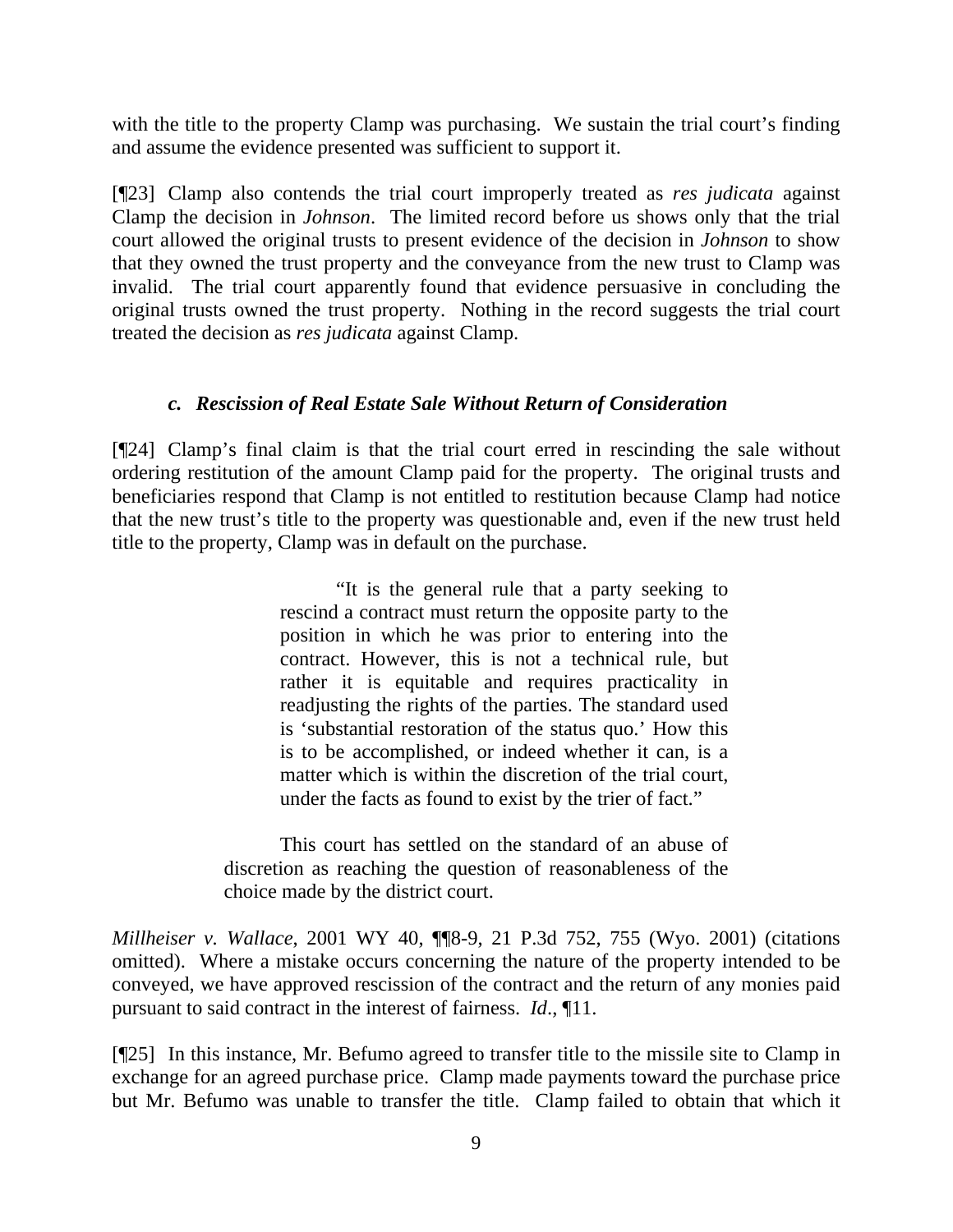expected to obtain. The question is whether the trial court abused its discretion when it set aside the sale to Clamp and quieted title to the property in the original trusts without ordering the return of the monies Clamp paid for the property.

[¶26] This was a complicated case involving numerous parties and claims, cross-claims and counterclaims. Notably absent was any claim by Clamp against FEMCO or Mr. Befumo for repayment of the amounts paid toward purchase of the missile site. Although it may be that in equity no express claim for restitution is required as between the parties to the contract rescinded, it is difficult for us in complex proceedings such as these to conclude the trial court abused its discretion in failing to order restitution for Clamp *sua sponte* after quieting title to the property in the original trusts free from any claims of the new trust, FEMCO or Mr. Befumo. Under these circumstances, it does not seem unreasonable to expect that for restitution to occur, the party claiming a right to it should request it. So far as this Court is aware from the limited record presented, there is nothing preventing Clamp even now from seeking reimbursement of the amounts paid for property it did not receive.

[¶27] As we have stated throughout this opinion, it is difficult for this Court to conclude an abuse of discretion occurred from the limited record before us. Where the parties fail to submit an adequate record, we will sustain the trial court's findings and assume the evidence presented was sufficient to support them. *Beeman, ¶*10. We find no abuse of discretion in the trial court's failure to award restitution to Clamp.

### *2. Mr. Befumo's pro se Claims*

### *a. Res Judicata or Collateral Estoppel*

[¶28] Mr. Befumo claims that the district court erred in failing to dismiss Clamp's claims against him based alternatively upon principles of *res judicata* or *collateral estoppel*. Under either principle, Mr. Befumo asserts, the claims against him in this case are barred because they were litigated previously in *Johnson*.

[¶29] Four factors must be satisfied in order for the doctrine of *res judicata* to bar consideration of an issue: (1) identity in parties; (2) identity in subject matter; (3) the issues are the same and relate to the subject matter; and (4) the capacities of the persons are identical in reference to both the subject matter and the issues between them. *Dolence v. State*, 2005 WY 27, ¶6, 107 P.3d 176, 178 (Wyo. 2005). Four factors also must be satisfied in determining whether a claim is barred by *collateral estoppel*: (1) whether the issue decided in the prior adjudication was identical to the issue presented in the present action; (2) whether the prior adjudication resulted in a judgment on the merits; (3) whether the party against whom *collateral estoppel* is asserted was a party or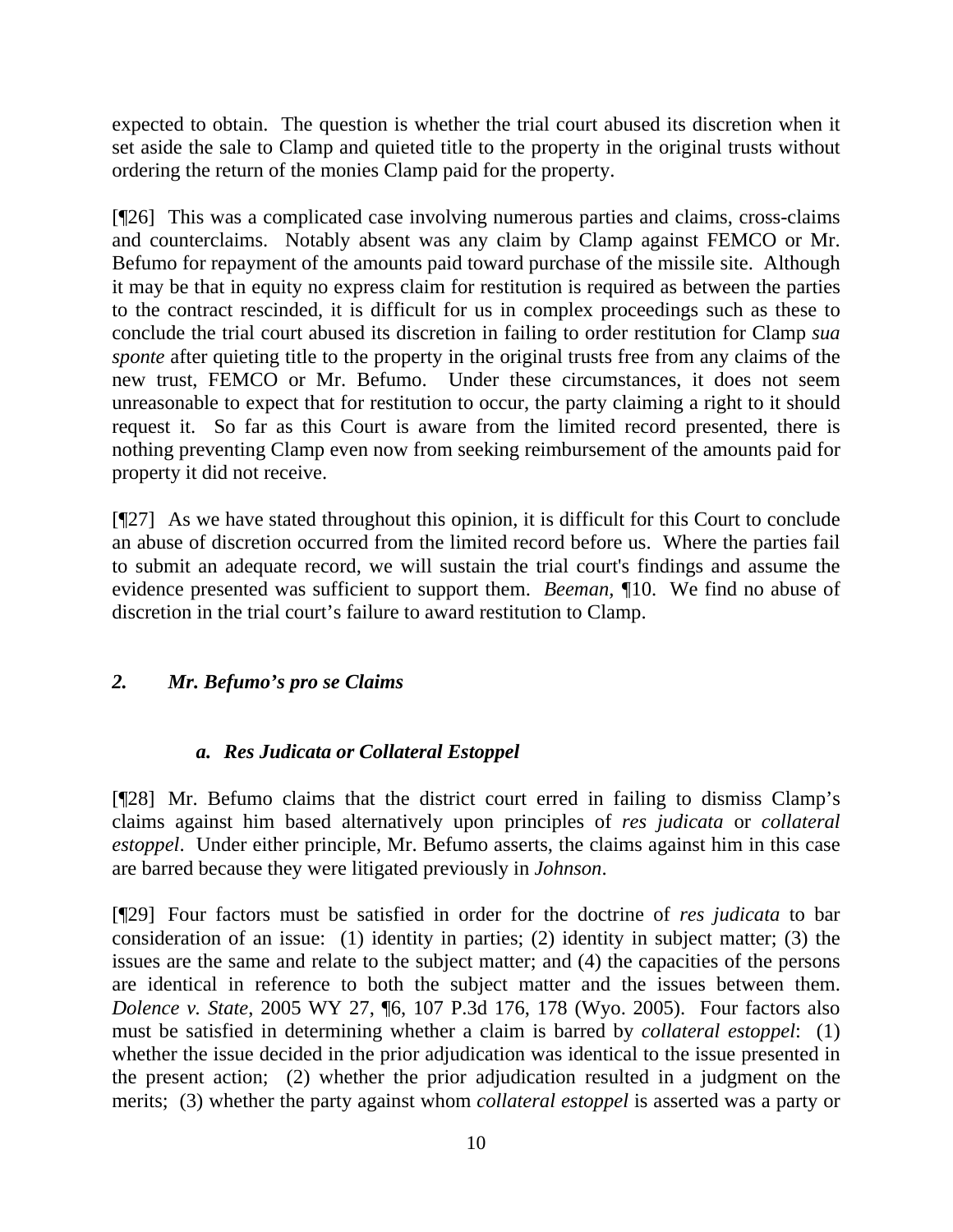in privity with a party to the prior adjudication; and (4) whether the party against whom *collateral estoppel* is asserted had a full and fair opportunity to litigate the issue in the prior proceeding. *Williams Production RMT Co. v. State Dept. of Revenue*, 2005 WY 28, ¶141, 107 P.3d 179, 212 (Wyo. 2005). *Collateral estoppel* bars relitigation of previously litigated issues. *Id*. *Res judicata* bars relitigation of previously litigated claims or causes of action. *Id*.

[¶30] In *Johnson*, the beneficiaries and the original trusts filed suit against FEMCO and Mr. Befumo alleging breach of fiduciary duty. The trial court found against FEMCO and Mr. Befumo, removed them as trustees and declared the transfer of trust assets from the original trusts to the new trust null and void. In the present case, the beneficiaries and the original trusts filed suit against FEMCO, Mr. Befumo and other parties seeking an order setting aside the conveyance of trust assets by Mr. Befumo to Clamp and fees and costs incurred in bringing the action. The trial court set aside the conveyances and ordered Mr. Befumo to pay to the original trusts the \$35,000 in attorney fees he collected from them. Clearly, the two actions involved different parties, causes of action and issues. The trial court correctly concluded the claims and issues in the present case were not barred by the doctrines of *res judicata* or *collateral estoppel*.

### *b. Denial of Right to Fair Trial*

[¶31] Mr. Befumo also claims he was denied the right to a fair trial when the district court conducted the trial without allowing him time to answer, in violation of W.R.C.P. 12, or conduct discovery, in violation of W.R.C.P. 26 through 33. Other than citing the rules and article 1, § 7 of the Wyoming Constitution and arguing generally that he was the last to be served and was required to proceed to trial with no time to prepare, Mr. Befumo provides no argument or authority for his assertion.

[¶32] The record reveals that the original trusts and beneficiaries filed their complaint in this matter on October 17, 2003. On February 23, 2004, they filed a precipe for summons requesting the trial court to issue a summons for Mr. Befumo in Montana. No affidavit or certificate appears in the record showing when Mr. Befumo was served. However, on March 3, 2004, Mr. Befumo filed an opposition to the motion for temporary restraining order in which he asserted he was served with the complaint on February 27, 2004, and was not given ten days notice of the March 4, 2004, hearing on the motion for temporary restraining order as required by W.R.C.P  $6(c)(1)$ . It is not apparent from the record whether Mr. Befumo appeared at the March 4, 2004, hearing. It is clear, however, that the March 4, 2004, hearing resulted in the entry of an order temporarily restraining the parties from removing items from the trust property until final adjudication of the claims. Mr. Befumo did not and does not now allege how entry of the temporary order harmed or prejudiced him. In its temporary restraining order, the trial court set the case for trial on May 10, 2004.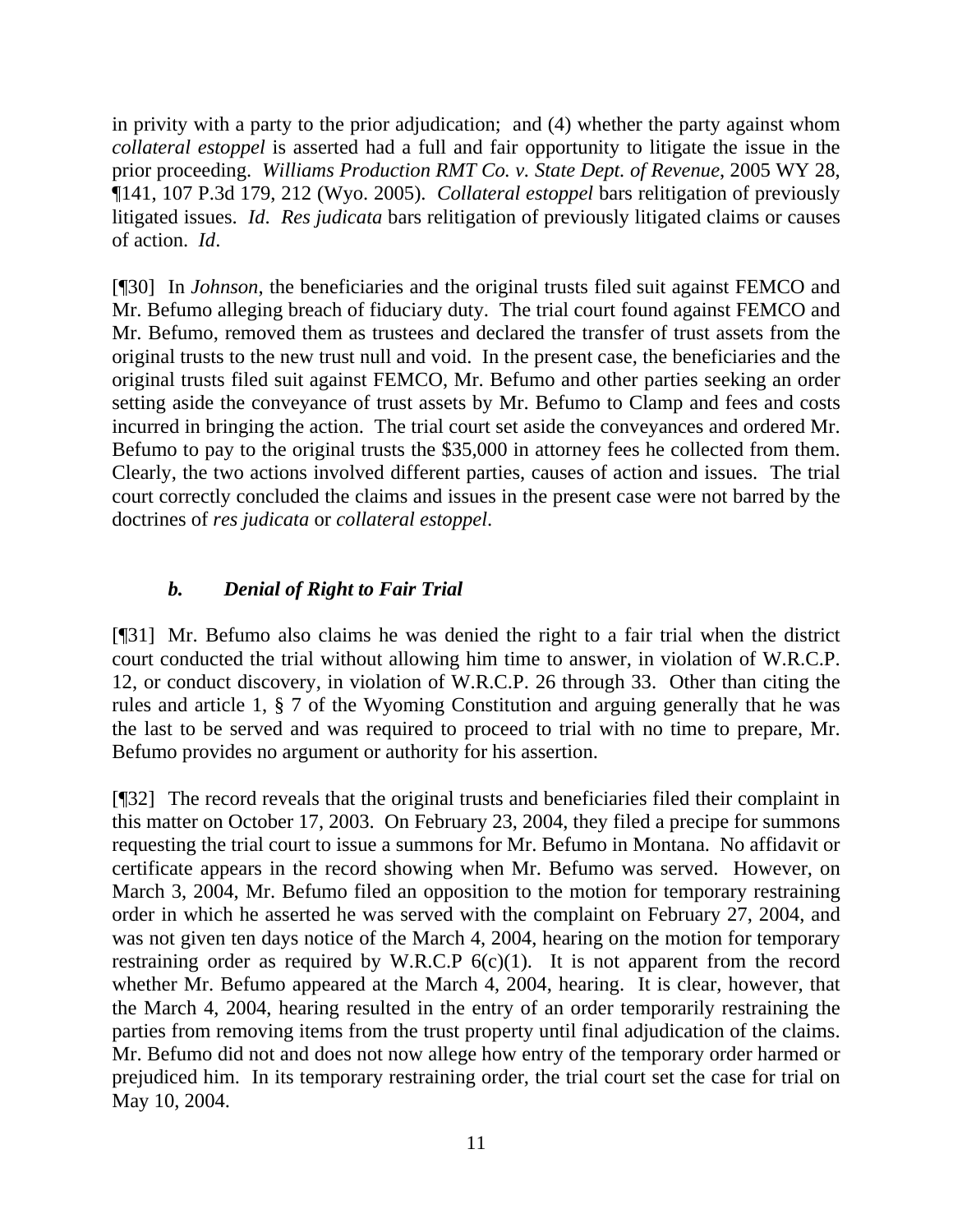[¶33] Thereafter, on March 30, 2004, Mr. Befumo served his motion to dismiss, contending as he does on appeal that the claims against him were barred by the doctrines of *res judicata* and *collateral estoppel*. With his motion, he filed a request for hearing by telephone or, in the alternative, a ruling from the trial court based upon the parties' written memoranda. The trial court entered an order setting a hearing for May 10, 2004, prior to commencement of trial, and allowing Mr. Befumo to appear by telephone. Mr. Befumo does not contend he did not have a full opportunity to present argument on his motion at the hearing. When the trial court denied his motion, Mr. Befumo terminated his participation in the proceedings and did not appear at the trial even by telephone. Because no transcript of the hearing is presented, we do not know why Mr. Befumo terminated his participation nor do we know whether he requested a continuance of the trial date or took any action to obtain an extension. No written request for continuance or extension of time appears in the record.

[¶34] As discussed previously in this decision, the evidence remained open after the May 10 and 11, 2004, trial dates. Although the trial court served Mr. Befumo with notice that the trial had not concluded and another day of trial was scheduled for May 28, 2004, Mr. Befumo apparently did nothing. When the original trusts and beneficiaries sought to take his trial deposition on May 24, 2004, for purposes of the May 28, 2004, trial pursuant to an order of the Fourth Judicial District Court, Missoula County, Montana, Mr. Befumo did not show up. He also did not appear at the continuation of the trial on May 28, 2004. Mr. Befumo did file an answer to the complaint on June 1, 2004, 22 days after the trial court denied his motion to dismiss. His answer reveals nothing about what defenses he might have presented at trial other than his claims of *res judicata* and *collateral estoppel*. Mr. Befumo did not appear for oral argument before this Court.

[ $[$ ][35] W.R.C.P. 12(a)(1) requires the defendant to serve an answer within ten days after the denial of a motion to dismiss. Mr. Befumo, therefore, was required to serve his answer on May 20, 2004. Although he failed to do so until May 27, 2004, the late filing is not the issue before us. The question we must decide is whether by proceeding with the trial on May 10, 2004, before Mr. Befumo filed his answer the trial court denied him the right to a fair trial.

[¶36] There is no question that under ordinary circumstances it is preferable for litigation to proceed in an orderly fashion, from filing of the complaint, to filing of W.R.C.P. 12(b)(6) motions, if any, to filing of an answer upon the denial of any such motions, to discovery, to trial, to judgment. However, the circumstances in this case were far from ordinary. This was the second of two district court proceedings involving some of the same parties and similar issues arising out of some of the same facts. Mr. Befumo, who chose to appear *pro se* throughout, was intimately involved in the first proceeding and the evidence and issues in that proceeding were substantially related to those in this second proceeding. By the time Mr. Befumo was served with the complaint